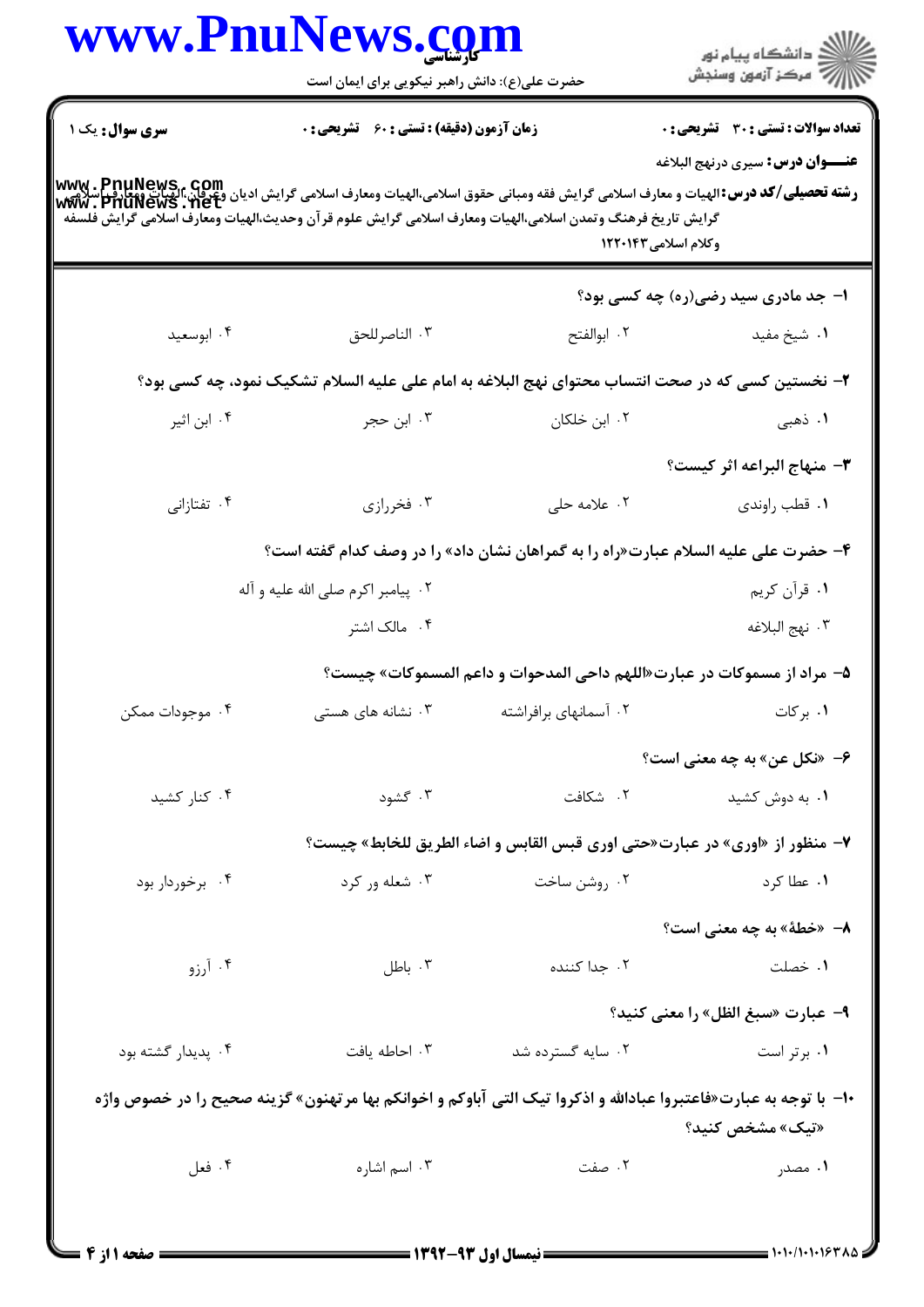| www.PnuNews.com                                                                                                                                                                                                                                                                                        | حضرت علی(ع): دانش راهبر نیکویی برای ایمان است      |                     | ر<br>دانشڪاه پيام نور)<br>ا∛ مرڪز آزمون وسنڊش                                                                      |
|--------------------------------------------------------------------------------------------------------------------------------------------------------------------------------------------------------------------------------------------------------------------------------------------------------|----------------------------------------------------|---------------------|--------------------------------------------------------------------------------------------------------------------|
| <b>سری سوال : ۱ یک</b>                                                                                                                                                                                                                                                                                 | <b>زمان آزمون (دقیقه) : تستی : 60 ٪ تشریحی : 0</b> |                     | <b>تعداد سوالات : تستی : 30 ٪ تشریحی : 0</b>                                                                       |
| <b>www . PnuNews , com</b><br><b>رشته تحصیلی/کد درس:</b> الهیات و معارف اسلامی گرایش فقه ومبانی حقوق اسلامی،الهیات ومعارف اسلامی گرایش ادیان وعرفان،الهیات وهعارف<br>Www . PnuNewS . Net<br>گرايش تاريخ فرهنگ وتمدن اسلامي،الهيات ومعارف اسلامي گرايش علوم قرآن وحديث،الهيات ومعارف اسلامي گرايش فلسفه |                                                    |                     | <b>عنـــوان درس:</b> سیری درنهج البلاغه<br>وكلام اسلامى١٢٢٠١۴٣                                                     |
|                                                                                                                                                                                                                                                                                                        |                                                    |                     | 11- جايگاه جمله«جهلوه» در عبارت«و والله مابصرتم بعدهم شيئا جلهوه» چيست؟                                            |
|                                                                                                                                                                                                                                                                                                        | ۰۲ محلی از اعراب ندارد                             |                     | ۰۱ حال و منصوب                                                                                                     |
|                                                                                                                                                                                                                                                                                                        | ۰۴ صفت برای «شیئا» و محلا منصوب                    |                     | ۰۳ خبر و محلا مرفوع                                                                                                |
|                                                                                                                                                                                                                                                                                                        |                                                    |                     | <b>۱۲</b> – موضوع خطبه اشباح چیست؟                                                                                 |
|                                                                                                                                                                                                                                                                                                        | ۰۲ پیامبر اکرم صلی الله علیه و آله                 |                     | ١. جنگ جمل                                                                                                         |
|                                                                                                                                                                                                                                                                                                        | ۰۴ حکومت داری                                      |                     | ۰۳ صفات الهی و آفرینش فرشتگان                                                                                      |
|                                                                                                                                                                                                                                                                                                        |                                                    |                     | <b>۱۳</b> - گزینه نادرست را مشخص کنید؟                                                                             |
| ۰۴ اقوات جمع قوت                                                                                                                                                                                                                                                                                       | ۰۳ خلايق جمع خليقه                                 | ۰۲ عيال جمع عول     | ٠١. آنام جمع أنام                                                                                                  |
|                                                                                                                                                                                                                                                                                                        |                                                    |                     | ۱۴- علت نصب «موافاة» در عبارت«فاقدم على ما نهاه عنه موافاة» چیست؟                                                  |
| ۰۴ مفعول مطلق                                                                                                                                                                                                                                                                                          | ۰۳ مفعول فيه                                       | ۰۲ مفعول له         | ۰۱ مفعول به                                                                                                        |
|                                                                                                                                                                                                                                                                                                        |                                                    |                     | 1۵– موضوع عبارت «فاستودعهم في افضل مستودع و اقرهم في خير مستقر تناسختهم كرائم الاصلاب الي مطهرات الارحام»<br>چیست؟ |
| ۰۴ مکارم اخلاق                                                                                                                                                                                                                                                                                         | ٢. انبياء عليهم السلام                             | ۰۲ آفرینش جهان هستی | ٠١ صفات الهي                                                                                                       |
|                                                                                                                                                                                                                                                                                                        |                                                    |                     | ۱۶−  نوع واو «و الناس» را در عبارت«بعثه و الناس ضلال في حيرة و خابطون في فتنة» چيست؟                               |
| ۰۴ حاليه                                                                                                                                                                                                                                                                                               | ۰۳ ترتیب                                           | ۰۲ قسم              | ۰۱ عاطفه                                                                                                           |
|                                                                                                                                                                                                                                                                                                        |                                                    |                     | ۱۷- واژه«کل» در عبارت « فکل علمه الی الله سبحانه» چه صیغه ای است و به چه معناست؟                                   |
| ۰۴ اسم فعل – بعید است                                                                                                                                                                                                                                                                                  | ۰۳ فعل امر- واگذار                                 | ۰۲ فعل امر- بخور    | <b>۱.</b> اسم جمع - همه                                                                                            |
|                                                                                                                                                                                                                                                                                                        |                                                    |                     | <b>۱۸- ملحمه به چه معنی است؟</b>                                                                                   |
| ۰۴ تقدیر                                                                                                                                                                                                                                                                                               | ۰۳ اندیشه                                          | ۰۲ جنگ              | ۱. حجت                                                                                                             |
|                                                                                                                                                                                                                                                                                                        |                                                    |                     | 19- منظور از واژه«سطوة» در عبارت«و عدونا و مبغضنا ينتظر السطوة» چيست؟                                              |
| ۰۴ خشم                                                                                                                                                                                                                                                                                                 | ۰۳ حجت                                             | ۰۲ بهانه            | ۱. عذر                                                                                                             |
|                                                                                                                                                                                                                                                                                                        |                                                    |                     | +٢- نوع استفهام در عبارت«اين الذين زعموا انهم الراسخون في العلم دوننا؟» چيست؟                                      |
| ۰۴ حرفی                                                                                                                                                                                                                                                                                                | ۰۳ تصدیقی                                          | ۰۲ حقیقی            | ۰۱ توبیخی                                                                                                          |
|                                                                                                                                                                                                                                                                                                        |                                                    |                     | =    \_\\.\\.\>\%\\^_1                                                                                             |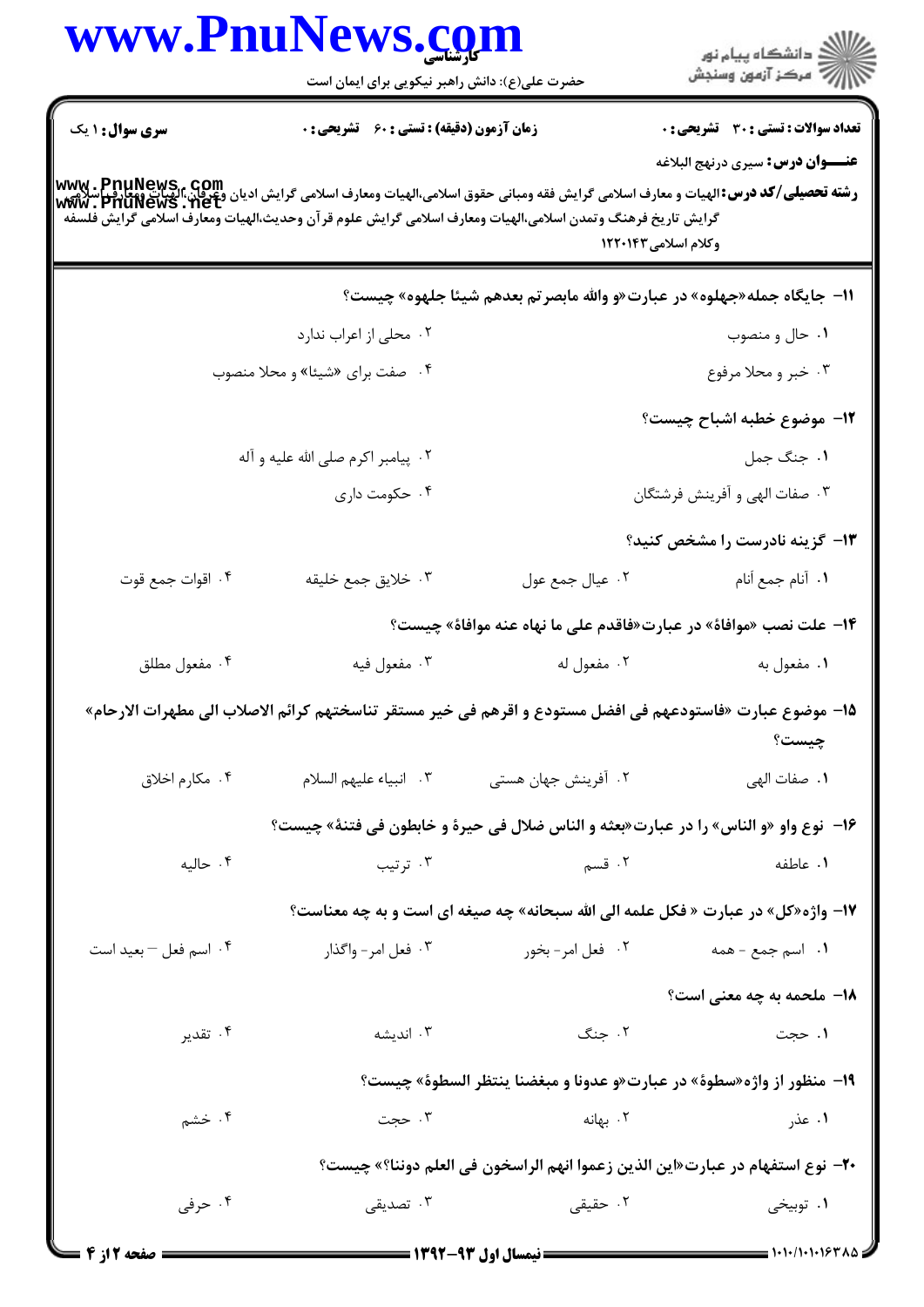|                        | حضرت علی(ع): دانش راهبر نیکویی برای ایمان است |                                                                                                                                     |                                                                                         |
|------------------------|-----------------------------------------------|-------------------------------------------------------------------------------------------------------------------------------------|-----------------------------------------------------------------------------------------|
| <b>سری سوال : ۱ یک</b> | زمان آزمون (دقیقه) : تستی : 60 ٪ تشریحی : 0   |                                                                                                                                     | <b>تعداد سوالات : تستی : 30 ٪ تشریحی : 0</b><br><b>عنـــوان درس:</b> سیری درنهج البلاغه |
|                        |                                               | گرايش تاريخ فرهنگ وتمدن اسلامي،الهيات ومعارف اسلامي گرايش علوم قر آن وحديث،الهيات ومعارف اسلامي گرايش فلسفه<br>وكلام اسلامى١٢٢٠١۴٣  |                                                                                         |
|                        |                                               | 21- در عبارت«اسرته خیر اسرهٔ و شجرته خیر شجرهٔ» واژه«شجرهٔ» استعاره از چیست؟                                                        |                                                                                         |
| ۰۴ پيروان              |                                               | ۰۲ آوازه در ۲۰۰ تبار                                                                                                                | ۰۱ زادگاه                                                                               |
|                        |                                               | 22- «ذروة» در عبارت«جعل الله فيه (الاسلام) منتهى رضوانه و ذروة دعائمه» به چه معنى است؟                                              |                                                                                         |
| ۰۴ ثبات                | ا راه $\cdot$ ۳                               | ۰۲ بلندا                                                                                                                            | ۰۱ قدرت                                                                                 |
|                        |                                               | 7٣- معناى واژه«جنة» در عبارت«فجعله(الاسلام) امنا لمن علقه  راحة لمن فوض و جنة لمن صبر» چيست؟                                        |                                                                                         |
| ۰۴ سپر                 | ۰۳ باغ                                        | ۰۲ اطمینان                                                                                                                          | ۰۱ بهشت                                                                                 |
|                        |                                               |                                                                                                                                     | <b>۲۴</b> - فعل«توسّم» از چه ماده ای است؟                                               |
| ۰۴ تسمهٔ               | ۰۳ وسمهٔ                                      | ۰۲ توس                                                                                                                              | ۰۱ تسم                                                                                  |
|                        |                                               | 7۵– این کلام امام (ع) «وَ لَقَد بُصِّرتُم إن أبّصِرتُم ، وَ أسمِعتُم  إن سَمِعتُم ، وَ هُدِيتُم إن اهتديتُم» به چه چيزى اشاره دارد؟ |                                                                                         |
|                        | ۰۲ ترغیب به دنیا پرستی                        |                                                                                                                                     | ۰۱ ياد مرگ                                                                              |
|                        | ۰۴ ترغیب به دنیا پرستی                        |                                                                                                                                     | ۰۳ وصف مومنان                                                                           |
|                        |                                               | ۲۶- از نظر امام علی علیه السلام چه چیزی باعث فراموشی آخرت می شود ؟                                                                  |                                                                                         |
| ۰۴ مشکلات وسختی ها     | ۰۳ بسیاری آرزوها                              | ۰۲ توجه به مادیگرایی                                                                                                                | ۰۱ توجه به دنيا                                                                         |
|                        |                                               | ۲۷– امام علی علیه السلام ً در خطبه های خود ، ترس و نگرانی خویش را در باره مردم در چه زمینه ای بیان داشته اند؟                       |                                                                                         |
|                        | ۰۲ فراموشی مرگ                                |                                                                                                                                     | ٠١ دنياپرستى                                                                            |
|                        | ۰۴ پیروی از هوس و آرزوی دراز                  |                                                                                                                                     | ۰۳ فراموشی آخرت                                                                         |
|                        |                                               | ۲۸– یکی از مسائلی که امام علی علیه السلام در نهج البلاغه پس از تقوا بیشتر بر آن تأکید داشتند ، کدام گزینه می باشد؟                  |                                                                                         |
|                        | ۰۲ زهد و پارسایی                              |                                                                                                                                     | ٠١. معاد                                                                                |
|                        | ۰۴ دستگیری از نیازمندان                       |                                                                                                                                     | ٠٣ عدالت                                                                                |
|                        |                                               | 7٩- مرجع ضمير «و هم اشدّ» در عبارت «يرونَ أهلَ الدنيا يُعَظّمونَ موتَ أجسادهم، و هم اشدٌّ اعظاماً لِموتِ قلوبِ أحيائهِم»            | چیست؟                                                                                   |
| ۰۴ عالمان              | ۰۳ زهاد                                       | ٠٢ انبياء                                                                                                                           | ٠١. اهل دنيا                                                                            |